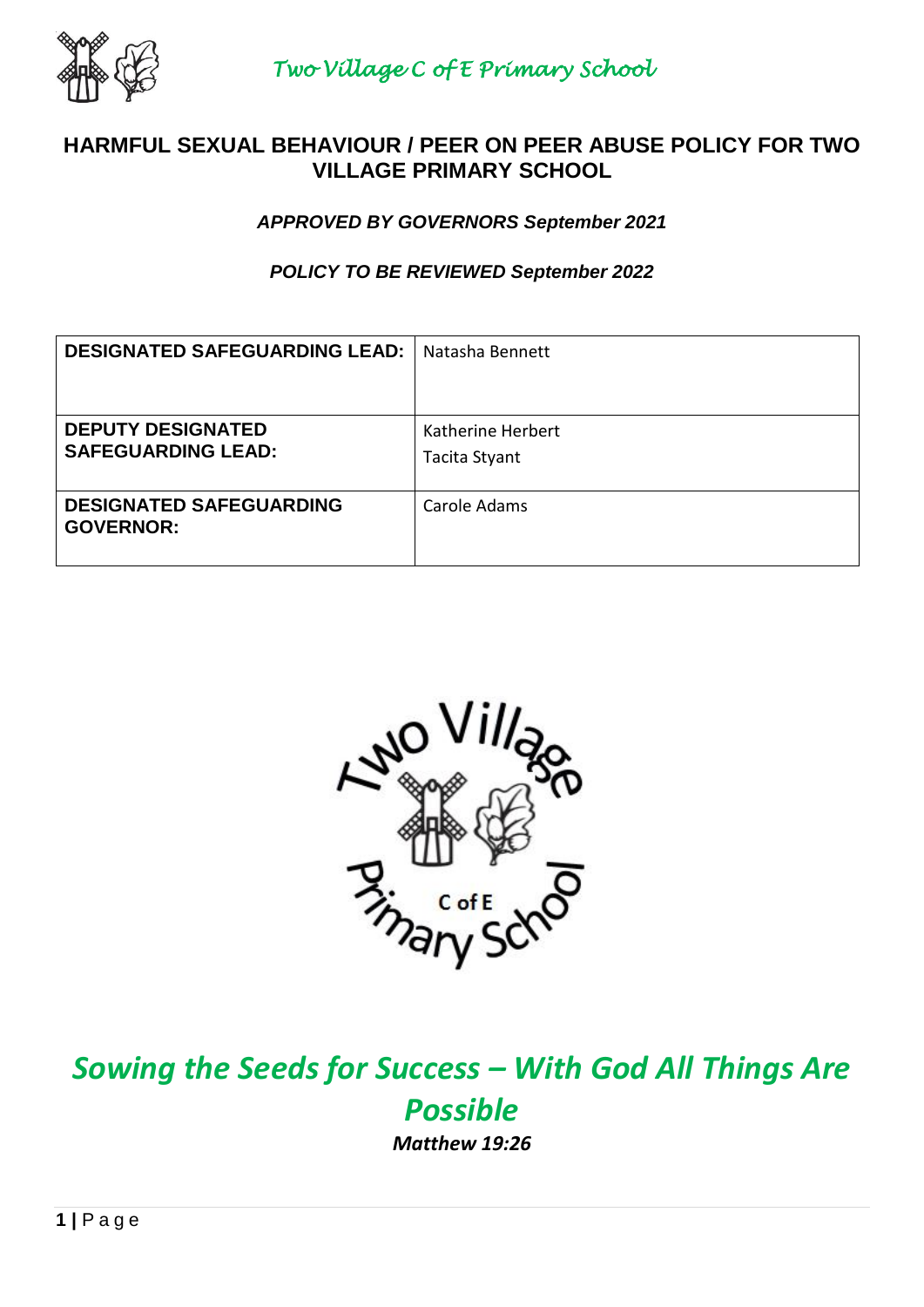

| 1              | <b>Introduction</b>                                                                                                                                                                                                                                                                         |
|----------------|---------------------------------------------------------------------------------------------------------------------------------------------------------------------------------------------------------------------------------------------------------------------------------------------|
| $\mathbf{2}$   | <b>Definition of sexual abuse</b>                                                                                                                                                                                                                                                           |
| 3              | <b>Harmful sexual behaviour</b>                                                                                                                                                                                                                                                             |
| 4              | How we seek to minimise the risk of harmful sexual behaviour<br><b>Children and young people</b><br>$\bullet$<br><b>Parents and carers</b><br><b>Staff</b>                                                                                                                                  |
| 5              | Our response to an incident / allegation<br><b>Recording</b><br>Investigation<br>$\bullet$<br><b>Risk Assessment</b>                                                                                                                                                                        |
| 6              | <b>Guiding principles</b><br><b>Considerations</b><br>$\bullet$<br>Supporting the child or young person who has allegedly<br>$\bullet$<br>experienced harmful sexual behaviour<br>Supporting the child or young person who has allegedly<br>$\bullet$<br>displayed harmful sexual behaviour |
| $\overline{7}$ | <b>Investigation outcomes</b><br><b>Manage internally</b><br><b>Early Help</b><br>Requests for support to Children's Social Care                                                                                                                                                            |
|                | <b>Reporting to the police</b>                                                                                                                                                                                                                                                              |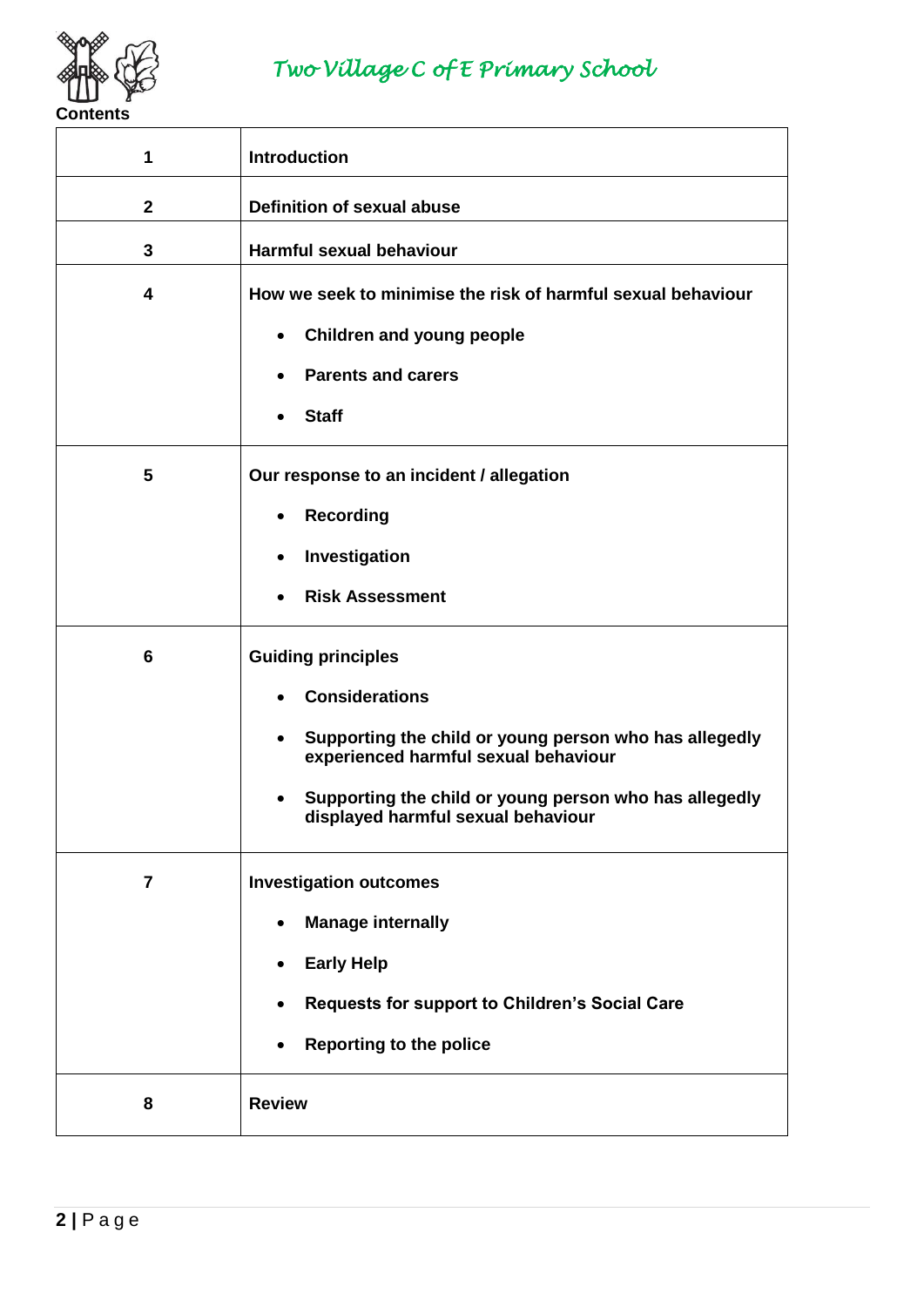



It is normal for some children and young people (CYP) to display sexualised behaviour towards their peers as they develop. However, sexualised behaviour between peers that has become harmful or abusive is unacceptable and must be addressed.

Our school recognises that CYP are vulnerable to and capable of abusing their peers sexually. We consider any allegation of peer on peer sexual abuse seriously and do not tolerate or pass off harmful sexual behaviour as 'banter', 'just having a laugh' or 'part of growing up'. These allegations are managed in the same way as any other child protection concern and follow the same procedures, including seeking advice and support from other agencies as appropriate.

This policy is in line with the safeguarding requirements in [Keeping Children Safe in Education](https://eur02.safelinks.protection.outlook.com/?url=https%3A%2F%2Fassets.publishing.service.gov.uk%2Fgovernment%2Fuploads%2Fsystem%2Fuploads%2Fattachment_data%2Ffile%2F954314%2FKeeping_children_safe_in_education_2020_-_Update_-_January_2021.pdf&data=04%7C01%7C%7Cf2e9fff87b2149eb72d208d8fe84ac80%7Ca8b4324f155c4215a0f17ed8cc9a992f%7C0%7C0%7C637539193225028841%7CUnknown%7CTWFpbGZsb3d8eyJWIjoiMC4wLjAwMDAiLCJQIjoiV2luMzIiLCJBTiI6Ik1haWwiLCJXVCI6Mn0%3D%7C1000&sdata=VnfJGiVrh%2BweNNu%2BiwjdcWv8RJzWF6EvSn1d8NGC7oE%3D&reserved=0) (Department for Education ('DfE'), 2020), which we must work to; Part 5 of the Keeping Children Safe in Education statutory guidance sets out how schools should manage reports of child-onchild sexual violence and harassment. This policy also links to the guidance issued by the DfE in 2018: [Sexual violence and sexual harassment between children in schools and colleges.](https://eur02.safelinks.protection.outlook.com/?url=https%3A%2F%2Fwww.gov.uk%2Fgovernment%2Fpublications%2Fsexual-violence-and-sexual-harassment-between-children-in-schools-and-colleges&data=04%7C01%7C%7Cf2e9fff87b2149eb72d208d8fe84ac80%7Ca8b4324f155c4215a0f17ed8cc9a992f%7C0%7C0%7C637539193225038798%7CUnknown%7CTWFpbGZsb3d8eyJWIjoiMC4wLjAwMDAiLCJQIjoiV2luMzIiLCJBTiI6Ik1haWwiLCJXVCI6Mn0%3D%7C1000&sdata=ZYrHV9%2FJUndIMjNVX505sSFT9UICMSs637uOd9Oag4Q%3D&reserved=0)

## **2. Definition of sexual abuse**

Forcing or enticing a child or young person to take part in sexual activities, not necessarily involving a high level of violence, whether or not the child is aware of what is happening. The activities may involve physical contact, including assault by penetration (for example rape or oral sex) or nonpenetrative acts such as masturbation, kissing, rubbing and touching outside of clothing. They may also include non-contact activities, such as involving children in looking at, or in the production of, sexual images, watching sexual activities, encouraging children to behave in sexually inappropriate ways, or grooming a child in preparation for abuse. Sexual abuse can take place online, and technology can be used to facilitate offline abuse.

The sexual abuse of children by other children is a specific safeguarding issue in education.

*(Keeping children safe in education, DfE, 2020)*

### **3. Harmful sexual behaviour**

Harmful sexual behaviour can manifest itself in many ways. This may include:

- inappropriate or unwanted sexualised touching;
- sexual violence and sexual harassment:
- upskirting, which typically involves taking a picture under a person's clothing without them knowing, with the intention of viewing their genitals or buttocks to obtain sexual gratification, or cause the victim humiliation, distress, or alarm;
- pressurising, forcing, or coercing someone to share nude images (known as sexting or youth produced sexual imagery);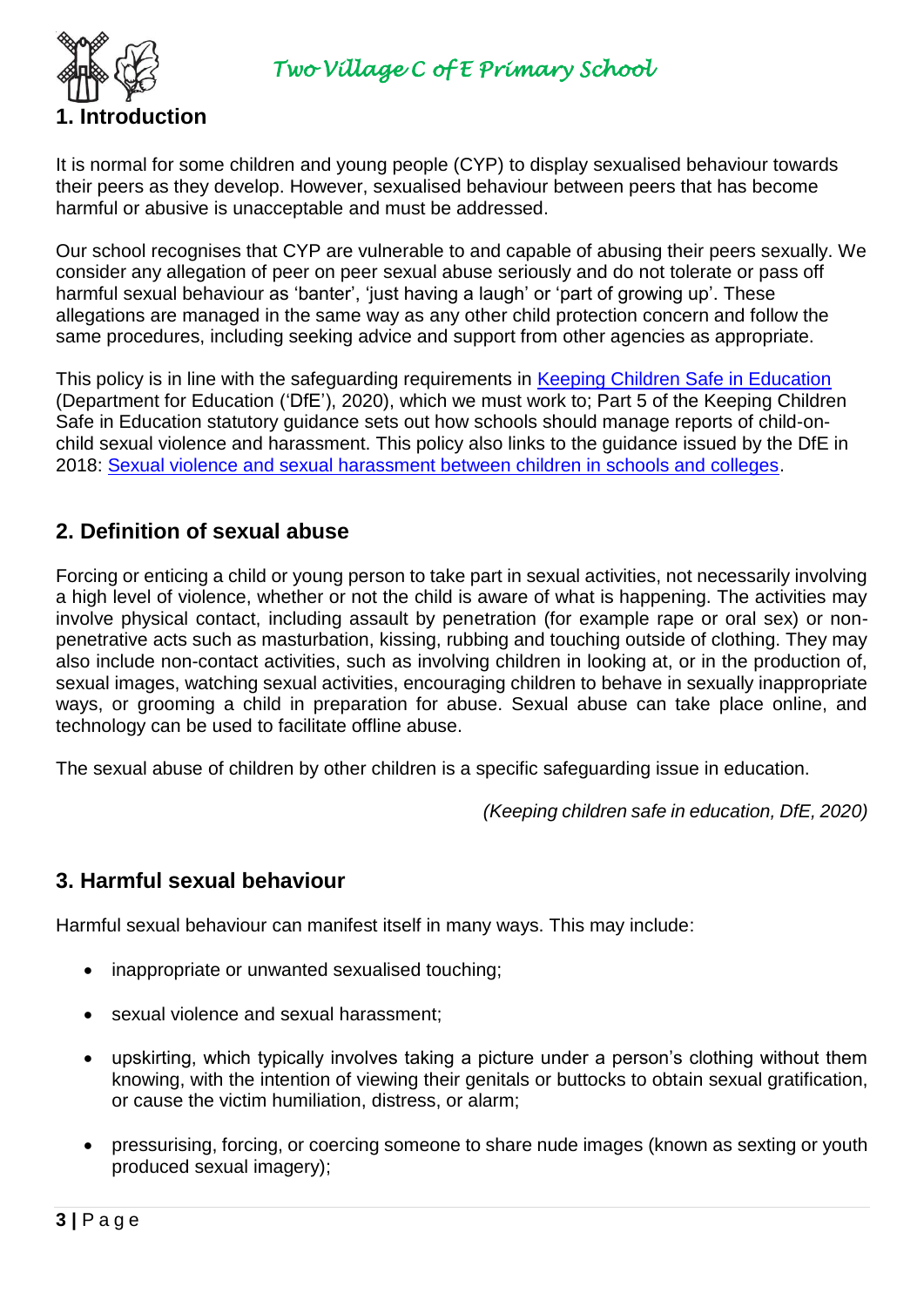

- sharing sexual images of a person without their consent;
- bullying of a sexual nature online or offline, for example sexual or sexist name-calling.

Our school also understands the different gender issues that can be prevalent when dealing with harmful sexual behaviour.

CYP can experience harmful sexual behaviour in various settings. This includes at school, at home (or at another home), in public places, and online. At school, issues can occur in places which are supervised and unsupervised. For example, abuse may occur in toilets, corridors, changing areas, common rooms, outside spaces such as the playground and sports facilities, and when CYP are travelling home.

### **4. How we seek to minimise the risk of harmful sexual behaviour**

The principle aim of our approach is to foster the conditions in which our pupils can aspire to and realise safe and healthy relationships, at school and as they continue in life. We work to a culture in which the voice of our CYP is central, where pupils feel able to share their concerns openly, knowing that they will be listened to, and that they will not be judged.

#### **Children and young people**

We use relationships, sex and health education (RE or RSE and Health Education curriculum) to help our pupils understand, in an age-appropriate way, what harmful sexual behaviour is, including by peers. We teach them the knowledge they need to recognise and report abuse, including emotional, physical, and sexual abuse. We also teach them about the importance of making sensible decisions to stay safe (including online), whilst being clear that if a CYP is abused, it is never their fault.

We help our pupils to develop the skills to understand:

- what constitutes harmful sexual behaviour;
- that such behaviour is not acceptable;
- the possible reasons for such behaviour, and vulnerability of perpetrators;
- that they must tell a trusted adult if someone is behaving in a way that makes them feel uncomfortable – and must tell a trusted adult if they witness such behaviour towards others.

We understand our pupils may not always feel able to talk to adults about peer-on-peer sexual abuse. To help them, we will encourage them to share their thoughts and opinions, respond to their concerns, and respect and listen to them. We want our pupils to feel confident that any concerns they raise will be responded to appropriately.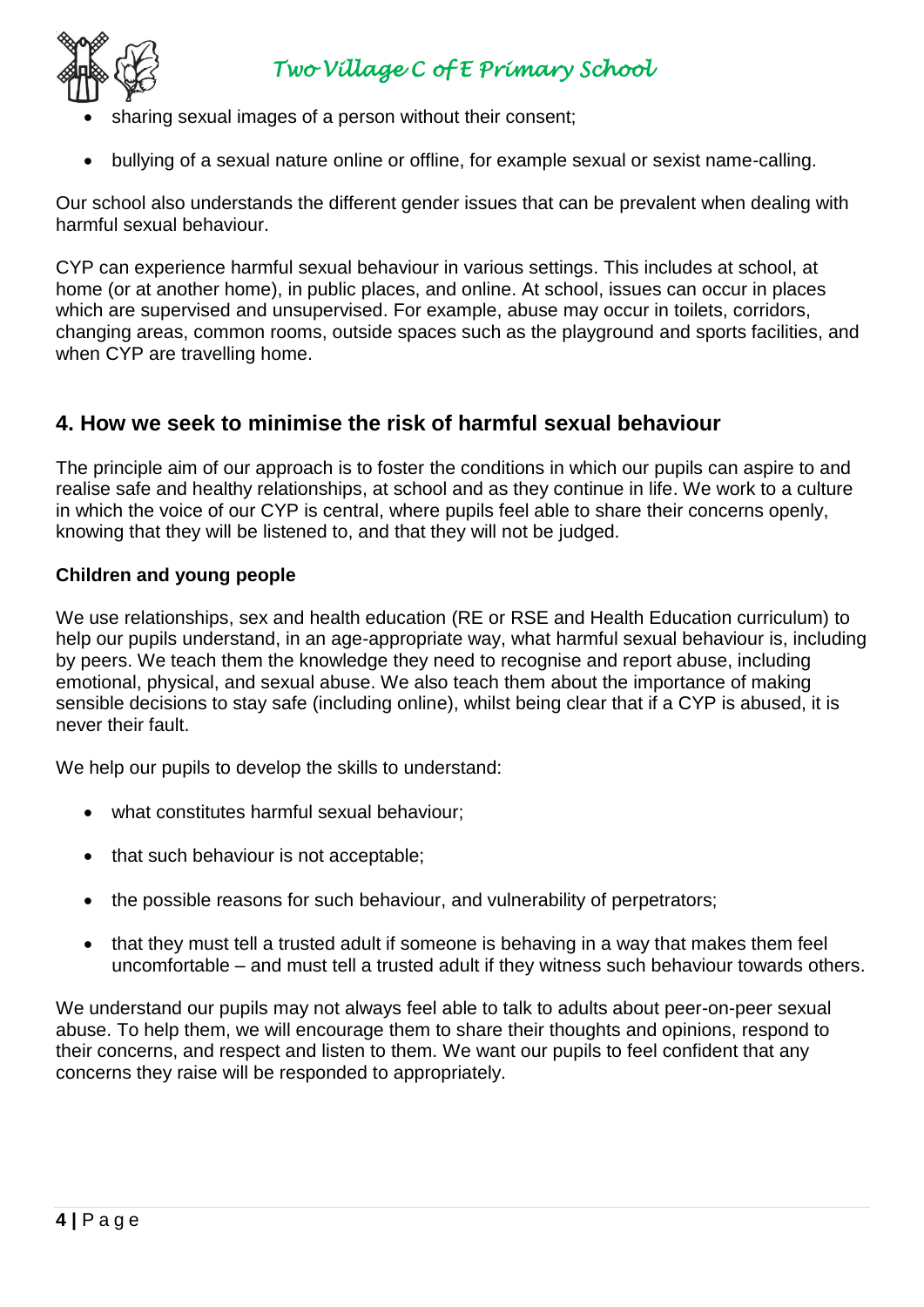

It is important that parents and carers understand what is meant by harmful sexual behaviour, and reinforce key messages from school at home. We work in partnership with parents to support our pupils and want to help them keep their child/ren safe. Parents and carers should understand:

- the nature of harmful sexual behaviour;
- the effects of harmful sexual behaviour on CYP;
- the likely indicators that such behaviour may be taking place;
- what to do if it is suspected that peer on peer sexual abuse has occurred;

Further information to support parents and carers in relation to harmful sexual behaviour is available online, including on the [NSPCC](https://www.nspcc.org.uk/what-is-child-abuse/types-of-abuse/child-sexual-abuse/#support) and [Lucy Faithfull Foundation](https://www.lucyfaithfull.org.uk/parents-protect.htm) websites.

#### **Staff**

Our staff undertake annual safeguarding training where the different types of abuse and neglect are discussed; this includes information about harmful sexual behaviour and our expectations for staff vigilance about this and other potential types of abuse. Staff also receive updates on safeguarding issues throughout the school year, including about the nature and prevalence of harmful sexual behaviour, where appropriate.

Importantly, the training also ensures that our staff know what to do if they receive a report that harmful sexual behaviour may have occurred, including how to support CYP.

### **5. Our response to an incident / allegation**

The wellbeing of our pupils is always central to our response to an allegation or incident of harmful sexual behaviour. Any CYP reporting a concern will be treated respectfully. We will reassure them that they are being taken seriously and that they will be supported and kept safe; no CYP will be given the impression that they are creating a problem by reporting abuse or made to feel ashamed.

Our staff will never promise confidentiality to the CYP as the concern will need to be shared further. The school's Designated Safeguarding Lead will need to be informed as soon as possible of any incident and the details may also need to be shared with Children's Social Care / the police and other specialist agencies. We have in place effective working relationships with our safeguarding partners, which are essential to ensuring that concerns are appropriately managed.

We will explain next steps to the CYP so they understand what will happen, including who will be informed. Where the CYP already has Social Care involvement, such as a Looked After Child, a Child In Need or a child with a Child Protection Plan, we will inform the child's Social Worker and work in partnership with them as appropriate.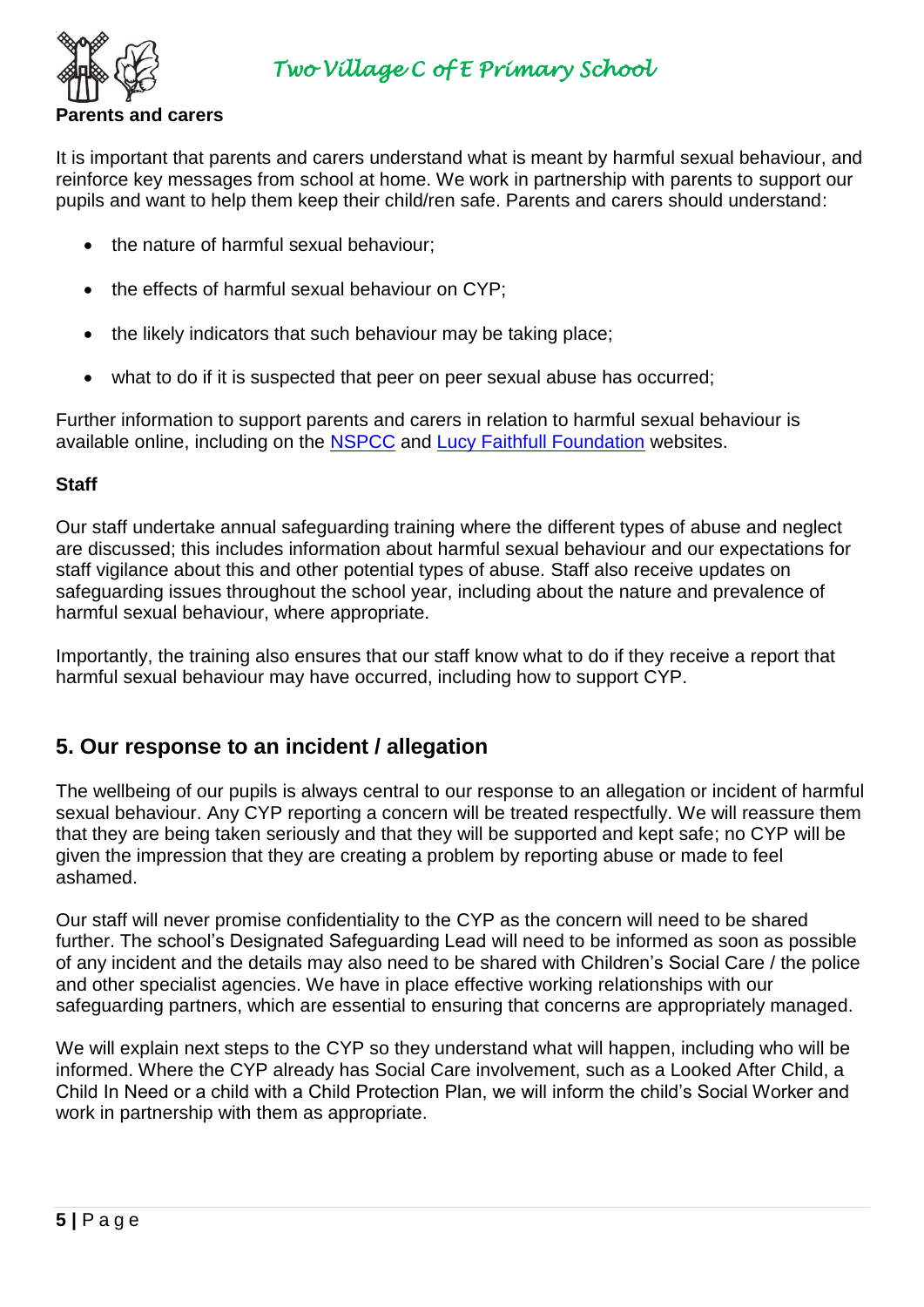

Whilst we establish the facts of the case and start the process of liaising with other agencies as appropriate, we will consider how best to keep the victim and alleged perpetrator a reasonable distance apart on school premises, and where applicable, on transport to and from the school.

Where an incident includes an online element, we will always work in accordance with appropriate guidance, taking advice from other partners as necessary. Our staff will not view an indecent image of a CYP unless absolutely necessary, nor forward it for any reason.

#### **Recording**

It is essential that information relating to allegations about harmful sexual behaviour are recorded within our school, as with any other child protection concern – and in line with our Child Protection Policy. The record may form part of a statutory assessment by Children's Social Care or by another agency.

Any member of staff receiving a disclosure of harmful sexual behaviour or noticing signs or indicators of this, will record it as soon as possible, noting what was said or seen (if appropriate, using a body map to record), giving the date, time and location. The facts will be recorded as the CYP presents them.

The record will then be presented to the Designated Safeguarding Lead (or Deputy), who will decide on appropriate action and record this accordingly.

If a CYP is at immediate risk of harm, staff will speak with the Designated Safeguarding Lead or Deputy first, and deal with recording as soon as possible afterwards.

All related concerns, discussions, decisions, and reasons for decisions will be dated and signed and will include the action taken.

#### **Investigation**

The Designated Safeguarding Lead will be responsible for leading investigations, and for liaising with other agencies as appropriate, for example Children's Social Care and the police. They will also be the main point of contact for parents and carers. The Designated Lead will ensure there are accurate records of each stage of the investigation and that any supporting information is included in the Child Protection files.

#### **Risk Assessment**

We will complete a risk assessment following a report of harmful sexual behaviour, considering all CYP involved in an incident. We will also consider all other pupils at our school and any actions that may be appropriate to protect them.

Risk assessments will be regularly reviewed to ensure they remain relevant and fit for purpose. Where appropriate, the affected CYP and their parents and carers will be invited to contribute to the completion and review of the risk assessment.

### **6. Guiding principles**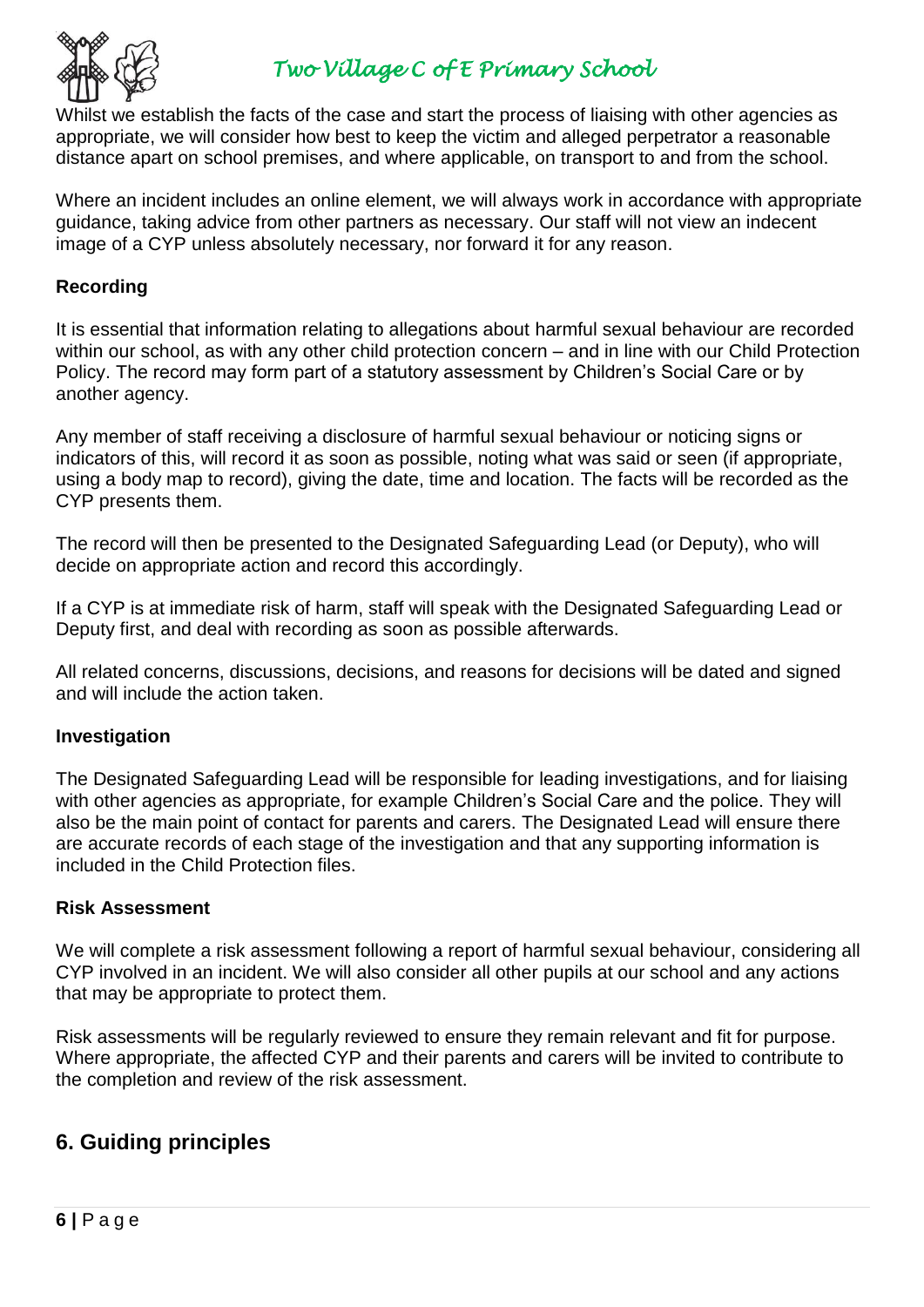

The safety of our pupils is paramount. We will use a proportionate approach, basing our actions on the principle that harmful sexual behaviour is not acceptable and will not be tolerated.

All concerns will be considered carefully and on a case by case basis, underpinned by robust risk assessments. Our actions will not be judgemental about the guilt of the alleged perpetrator and will always be taken in the interests of all CYP concerned.

Our approach will help us to ensure that all pupils are protected and supported appropriately. The following principles will guide us:

- the wishes of the CYP in terms of how they want to proceed the victim will be given as much control as is reasonably possible over decisions regarding how any investigation will be progressed and any support that they will be offered;
- the nature of the alleged incident(s), including whether a crime may have been committed;
- the ages and developmental stages of all CYP involved:
- consideration of any power imbalance between the CYP for example, is the alleged perpetrator significantly older, more mature, or more confident / does the victim have a disability or learning difficulty;
- consideration of whether the alleged incident a one-off or a sustained pattern of abuse;
- consideration of any ongoing risks to the victim, other CYP, or staff;
- consideration of any other related issues and wider context.

#### **Supporting the CYP who has allegedly experienced harmful sexual behaviour**

We will assess what short-term and long-term support a CYP may need to help them manage the immediate aftermath of an incident, and to recover from what they have experienced. The CYP's existing support network will be central to this work; we will work with other partners as appropriate and in accordance with the CYP's wishes and, wherever appropriate, in discussion with parents / carers.

We will consider what is necessary to support the CYP straightaway, for example by making adaptations to their timetable and in-school support and taking steps to protect them from attention or peer pressure they may experience due to making a report. This work will be guided by a robust risk assessment process and we will ensure that the CYP and their parents / carers have an opportunity to contribute. We will also ensure there is regular review of arrangements to be confident they meet the needs of all involved.

It may be necessary to make requests for support to mental health and wellbeing services or for therapeutic intervention. We may also need to link with other agencies to remove inappropriate material from the Internet, such as the [Internet Watch Foundation.](https://www.iwf.org.uk/) **Supporting the CYP who has allegedly displayed harmful sexual behaviour**

We have a duty of care to all pupils and we will protect and support CYP who have displayed abusive or harmful sexual behaviour. We will do this through considering the needs of the CYP, any risks to their safety and what multi-agency responses are needed to support them and their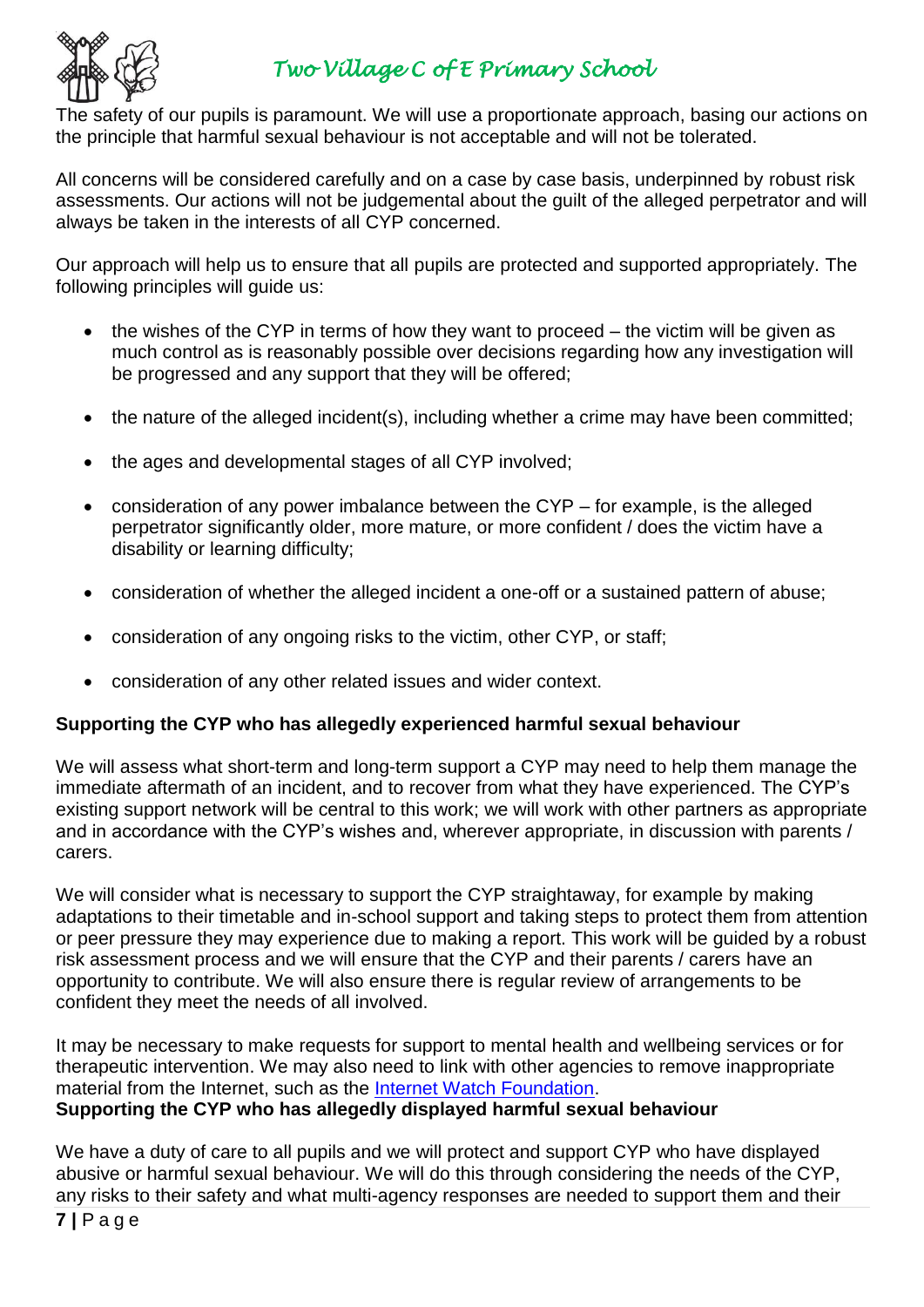

family. This work will be guided by a robust risk assessment process and we will ensure that the CYP and their parents / carers have an opportunity to contribute. We will also ensure there is regular review of arrangements to be confident they meet the needs of all involved.

Some CYP may not realise they have behaved abusively. We will avoid using language that may make them feel judged or criminalised and ensure that any intervention will be at the least intrusive level required to effectively address the behaviour.

We will consider appropriate sanctions using our behaviour policy, and work with the CYP and their support network to consider measures that may help to address the CYP's behaviour.

## **7. Investigation outcomes**

Our investigation of an allegation or incident as set out in this policy will enable us to determine the outcome, working with our safeguarding partners as appropriate. We will always seek to ensure that the outcome of an investigation is appropriate and proportionate to the circumstances in relation to the report. Various options are open to us, as set out below:

#### **Manage internally**

In some cases, for example, one-off incidents, we may take the view that the CYP concerned are not in need of early help or statutory intervention. In these cases, we will follow our other school policies in addressing matters, for example our behaviour and anti-bullying policies. We will also consider what support the CYP involved may need going forward - for example, pastoral support, counselling services, and ensuring that there is a trusted adult for those affected to speak with if they wish to. We will also consider whether any intervention or support is required as part of a whole setting approach or with the wider school community.

#### **Early Help**

Where statutory intervention is not required or agreed, we may use early help instead. This means providing support as soon as a problem emerges, at any point in a CYP's life. We will work with parents and carers and other relevant partners when following this approach, which can be particularly useful in addressing non-violent harmful sexual behaviour and may prevent escalation.

#### **Requests for support to Children's Social Care**

Where a CYP has been harmed, is at risk of harm, or is in immediate danger, we will make a request for support to Children's Social Care. We will generally inform parents and carers of this unless to do so may put a CYP at additional risk. We will seek advice from other partners on such matters.

If we make a request for support, Children's Social Care will consider whether the CYP involved are in need of protection or other services. Where statutory assessments are appropriate, the school will work with Children's Social Care and other agencies as appropriate. Partnership working helps to ensure the best possible package of coordinated support is implemented for the victim and, where appropriate, the alleged perpetrator and any other CYP that require support.

In some cases, Children's Social Care will review the evidence and decide a statutory intervention is not appropriate. If a statutory assessment is not considered appropriate by Children's Social